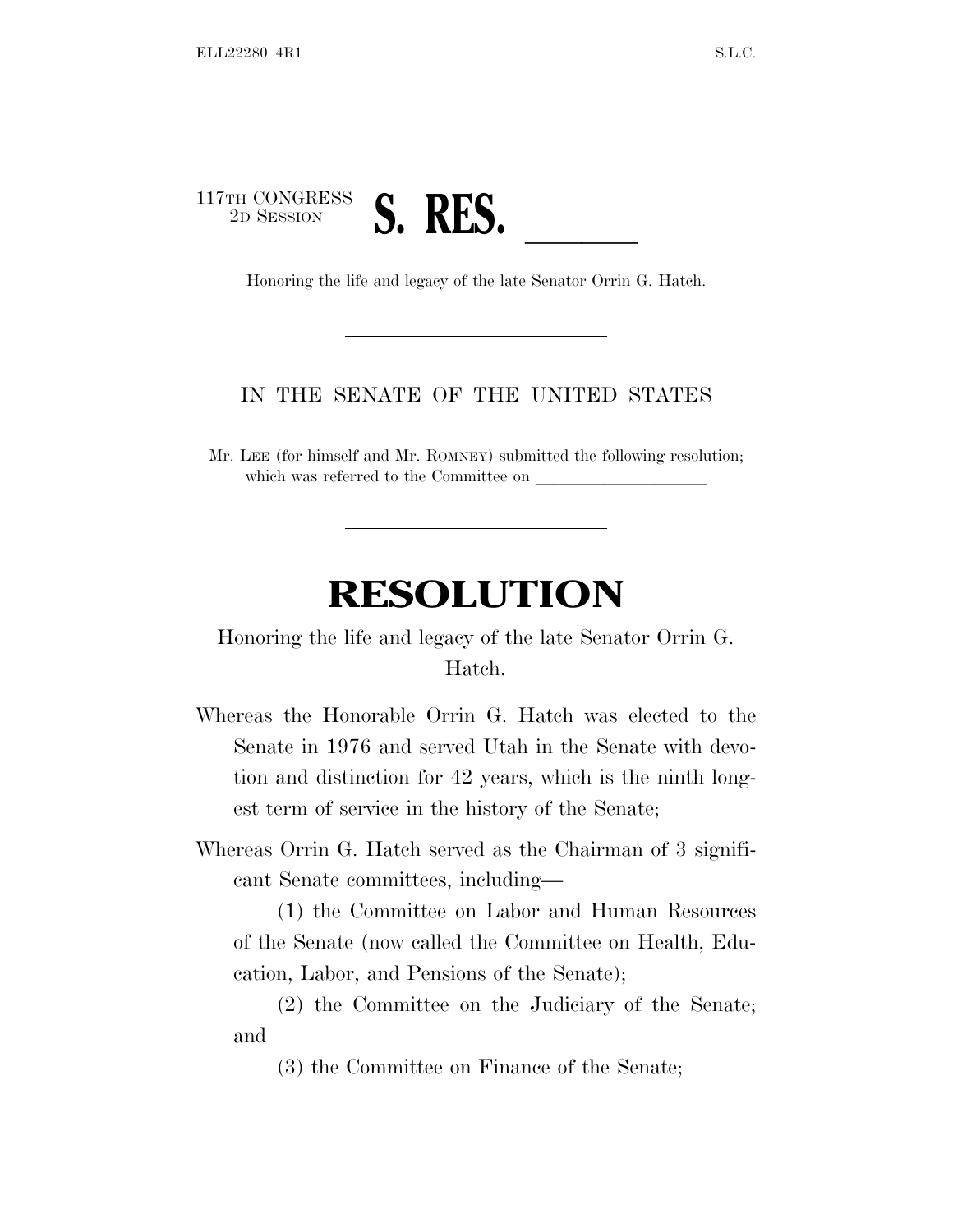- Whereas Orrin G. Hatch dedicated his time in the Senate to strengthening the economy of the United States, protecting individual liberty, and safeguarding the system of limited government of the United States;
- Whereas Orrin G. Hatch served throughout his career with determination, loyalty, diligence, compassion, a pioneering spirit, and an incredible devotion to his faith;
- Whereas Orrin G. Hatch was regarded by many as an elder statesman who worked across the aisle to pass 750 bills into law, including—

(1) the Religious Freedom Restoration Act of 1993 (42 U.S.C. 2000bb et seq.);

(2) the Drug Price Competition and Patent Term Restoration Act of 1984 (Public Law 98–417; 98 Stat. 1585) (commonly referred to as the ''Hatch-Waxman  $\text{Act}^{\prime\prime}$ :

(3) the Balanced Budget Act of 1997 (Public Law 105–33; 111 Stat. 215), which established the State Children's Health Insurance Program under title XXI of the Social Security Act (42 U.S.C. 1397aa et seq.);

(4) the Americans with Disabilities Act of 1990 (42 U.S.C. 12101 et seq.); and

(5) the Radiation Exposure Compensation Act (42 U.S.C. 2210 note);

- Whereas Orrin G. Hatch, in addition to his prolific legislative achievements, assisted tens of thousands of Utahns through individual casework over more than four decades of public service;
- Whereas Orrin G. Hatch established the Orrin G. Hatch Foundation to encourage commonsense policymaking, to cultivate bipartisan dialogue, and to provide educational opportunities for future generations; and